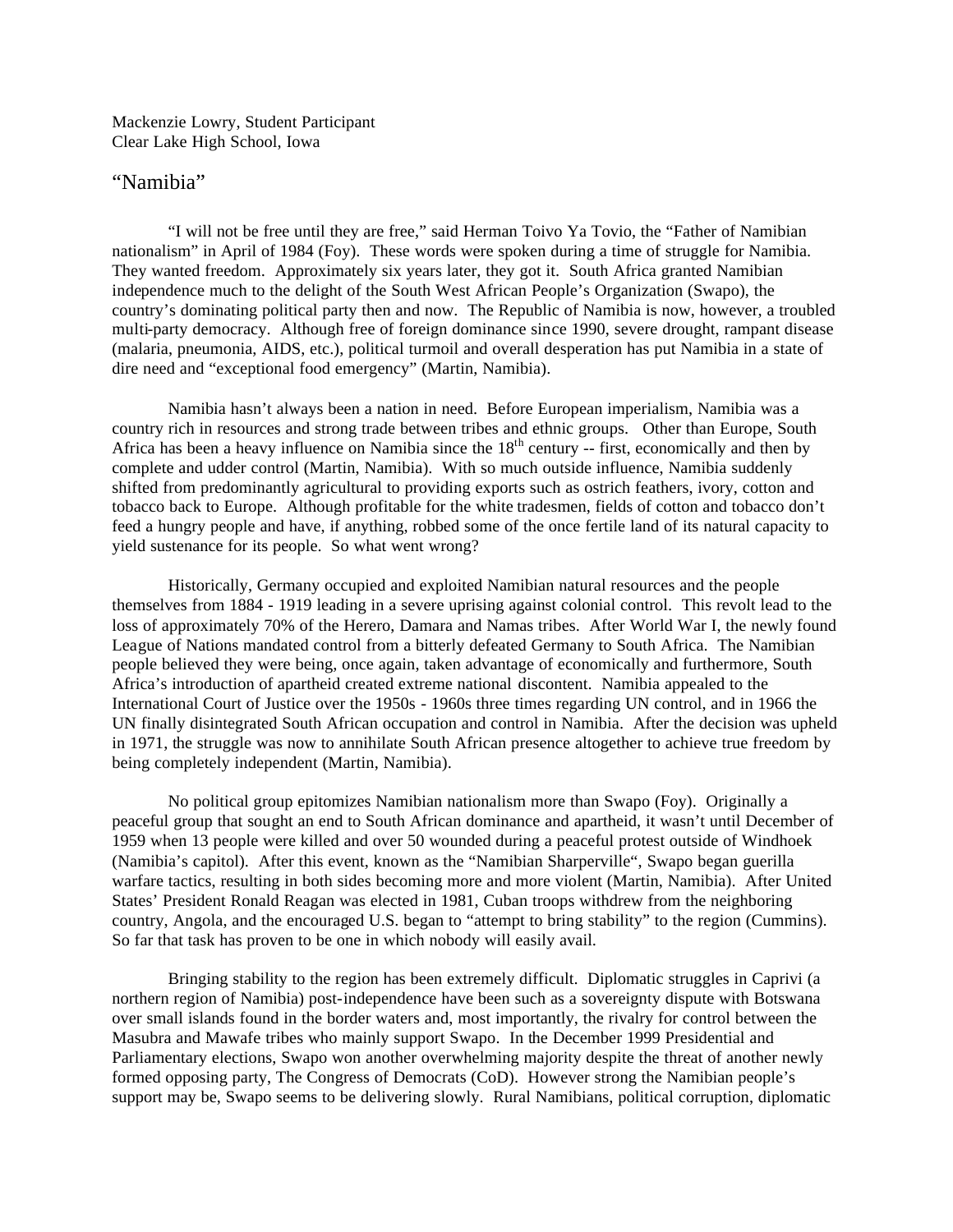relations and so on are struggling under Swapo rule. Once again, Namibia is struggling -- but this time, its against itself (but of course, still with South Africa to a degree).

Namibia is not entirely independent from South Africa today. The country still heavily depends on foreign aid and donations. With a nearly 10% inflation rate and a slowly expanding economy the monetary future of Namibia is uncertain (St. Jorre). Most of the non-sustenance farming industry belongs to white industrial men (as well as most of the diamond mines) (Murray). The lack of infrastructure means that Namibia is now turning back to South Africa for support -- a form of dependence yet again (Martin, Southern Africa). Another aspect of Namibian economic struggle is the unemployment. President Nujoma of Swapo originally promised 50,000 jobs during his campaign and has only created a mere 600 (Murray). Most jobs available are related to the mining industry, working in commercial farms, teaching in rural communities (paid by the government), and working in the bank structure. Some of these jobs are unbelievably hard to attain because political affiliations often merit a job rather than merit alone (Fritz). It is believed that the best way to save the economy is to diversify.

Hunger in Namibia is not diverse; it's widespread and extremely detrimental to the functioning of their society. One aspect of nation-wide hunger is whether or not the person in question is rural or urban. The majority of Namibians are rural, very rural, however; there are many people in the cities that are shockingly poor as well. In fact, poverty may be worse in the city because rural poor people will often venture to the city to find a better way of life, get there, realize there are no jobs, and end up in the ghetto with no family and no way to get home. The only people commonly seen normal to overweight also happen to be in the city, but are mostly white, tourists, or business moguls (Fritz). So who really are the hungry people?

The poor and the disadvantaged are the hungry people. Namibia's situation is unique because of colonization and segregation, and the fact that there is more poverty along tribal groups. Ultimately, its everywhere. There are too many cash crops and not enough indigenous agriculture to sustain the country who grows it. Most of the arable land is owned by cash crop farmers, so the native families are left with desert, primitive tools, and little to no knowledge about how to feed themselves (Fritz).

Most native families are typically extended and extremely close. Something unique about Namibia is that sometimes a husband and wife won't life together because one has traveled to find work, so the other who stays home often moves in with his or her parents or their in-laws. Men are rare in rural areas because its common for men to move to commercial areas to make a living. The rest of the family usually stays behind because moving to the city would be too expensive. The reality becomes not only a struggle to survive economically, but as a family as well. In order to survive as well as keep family ties, relatives often live with one another to form a bigger "extended" family that functions as one unit.

 A normal extended family in Namibia is about 10 people. The degree of poverty and hunger mostly depends on where the family is located because the northern part of Namibia has better land and therefore more self-sufficient farmers while the southern part of Namibia has barren land and therefore people who cannot self suffice -- in fact, most of those people are so poor that they can't even buy anything to get them started farming in the first place. In response to the desperate circumstances, they simply build around the relatives and hope for the best (Fritz).

Despite efforts, the situation still remains severe and unresolved. Approximately 25% of the food needed, nutritional requirements, and income for a family is being attained (Fritz). The environment is definitely being degraded from industry -- there are many over polluted rivers from everyday use and lack of environmental protection knowledge. Mining, especially strip mining, and agricultural practices don't practice environmentally save methods. Women are "2<sup>nd</sup> class citizens," because Namibia is definitely a male-dominated society (along with the household), yet it the attitude toward women is still better than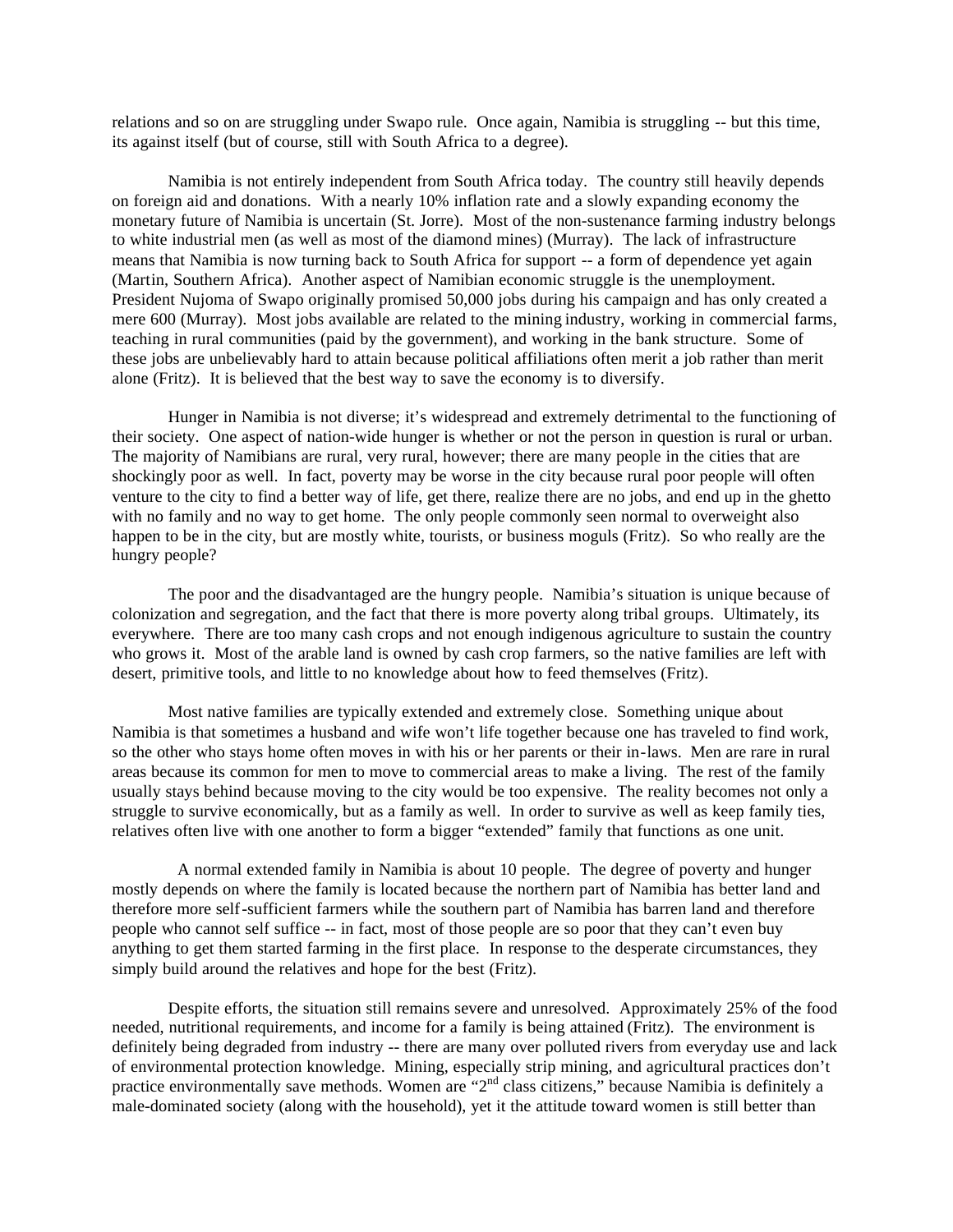## many African countries (Fritz).

Presently, Namibia is becoming more urban (the trends are measured in population distribution), but sometimes rural life is harder than city life. There are also very few city facilities, and none in the rural areas. Regardless of the lack of city facilities, there is a good water well system in Namibia and very few people are thirsty. The Namibian government also started a free antiretroviral treatment program for the many families suffering from HIV/AIDS that need treatment and can't afford health care. The program is reaching people, but isn't as successful as it should be because of distribution and many people cannot afford to leave their homes to seek a doctor or travel at all in general (Fritz). The situation is changing, slowly, because of the shift in type of lifestyle (rural or urban) and that the government recognizes that the people are in need. Because of this change, the situation for the average Namibian family is improving.

One issue which needs to be addressed is the HIV/AIDS epidemic with about 21% of the population infected, this disease has the potential to cripple any amount of progress that Namibia has made (Murray). AIDS is something faced everyday, and because it is so prevalent, its evident -- but is still somewhat of a taboo. There are still many stigmas that are tagged onto a person who is HIV-positive or living with AIDS, and it causes despair. Many people are in denial of the AIDS epidemic, and its sometimes even seen in leaders because it boils down to a cultural issue. Sex is absolutely unmentionable in Namibia, therefore education, condoms, pamphlets…all have no bearing when the people wont even acknowledge that it's a problem or that they are at risk (Fritz).

Even as the government is willing to distribute free ARV drugs, a huge problem lies in the fact that in order to take the drugs, one must take them with food. If there isn't any food available, the person becomes even sicker. Also, nutritious foods are more expensive such as fruit and beef. Soup kitchens help AIDS patients immensely because it gives the people something to eat with their medicine. The best way to combat AIDS is to educate about risky behavior and also how to grow their own personal gardens to provide food for themselves because everyday nutrition is a key part of a healthy immune system (Elrich).

Improving the quality of rural life would improve the amount of food, nutrition and income for the average Namibian family anywhere. If the rural farmers learned how to plant crops that are native to the land and offer a stable source of food, biodiversity could still be sustained while the three said factors would simultaneously improve. If men could sustain their families in rural areas, there would be no need to move to the city and therefore family stability could be maintained and less poverty would be found in urban areas. Women would benefit because they would have a partner home who could help with providing for the family, while the developing country as whole would benefit from the increased economic activity and relying less on foreign aid because they could supply their own food and jobs.

 A recommendation for improving Namibia's international economy would be to diversify (St. Jorre). A diversification possibility is urging Namibia to become an energy exporter through gasgenerated electricity and piping gas to South Africa (Murray). This is called the Kudu project because, recently, a gas field in Kudu was found and is estimated to have resources of about 560 billion cubic meters of gas (Murray). Although this project would be extremely profitable for Namibia, many special interest groups oppose it because of the location -- especially hydroelectric because of the water complications. Presently, the two industries most focused on are the diamond and fishing industries. At any rate, even if the said industries grow -- the still don't feed a hungry nation.

Therefore, education will feed a hungry nation. If people were better educated, they could become better citizens with higher skilled jobs or simply learn how to properly raise crops and sustain themselves and the people around them. Improving the status and education of women would be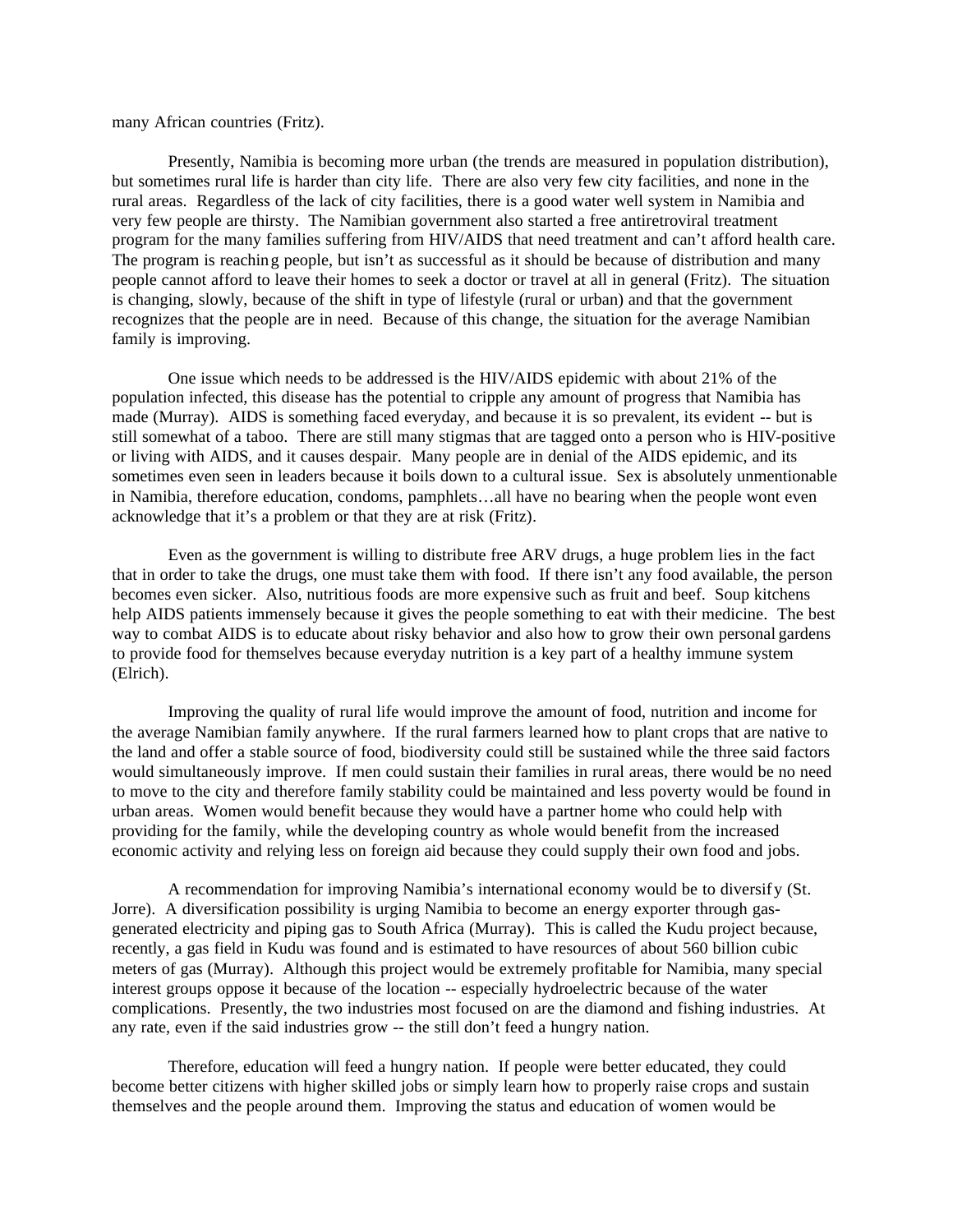extremely beneficial as well because women often end up being the ones who provide for the family on a day to day basis in labor and care taking. A huge part of Namibia's future lies in the hands of women (Cummins). The biggest investments that Namibia needs are infrastructure -- education, heath care, and exchange of skills. Building a strong economy will benefit everybody because people function better if they have faith in their government and a certainty that there will be food on the table tomorrow (Fritz). Christian religious groups such Catholic Aid Organization, could do more mission trips to help educate rural Namibians on farming practices because most Namibians are Christian.

National governments and international organizations could improve Namibia's situation by decreasing trade barriers because Namibia simply can't compete on an international level. Necessary taxes need to be implemented. If the government were to increase tariffs on exported diamonds and decrease import tariffs, Namibia may be able to complete on a global scale, however; the country still is in dire need of investment in education and healthcare to build an economy with a "backbone" before it goes international (Fritz).

Namibia has been a nation of long standing trifle -- with great victories and great defeats. Ultimately, fantastic leadership will need to be implemented and empowering the people as a whole will begin to revive the national attitude from one of despair to one of genuine hope. Tovio Ya Tovio captures the essence of Namibian pride when he said, "We are Namibians and not South Africans. We do not recognize and will never recognize that you have the right to govern us…" (Foy). The question now is, is it possible for Namibia to govern itself?

Granted Namibia has only been independent for 15 years, it is still in the relatively new stages of development. Nevertheless, given the conditions, it will be extremely hard to create a nation totally independent and self sufficient -- not only are they facing environmental hardships, but also health, economic, social and political. The average life expectancy in Namibia is 41 years old: almost half of what it is in America today. The average age in Namibia is 19 (Martin, Namibia). This country now has to work with a young population in anguish.

The recommendations are all easier said than done, but one thing in common is that it all ties back to food -- and most importantly, money. If people are better fed, they will be able to work more if they are confident that they will be able to have food tomorrow. Giving people faith in tomorrow will improve today. It will also help fight corruption because when people get desperate, corruption emerges. If the desperation is eliminated, corruption will quietly disappear into the shadows again. If people are not frantically concerned about food, they will have time to be concerned about other things such as politics, education and functioning as a citizen, not just fighting for survival into tomorrow.

Food is not just for survival, it's also for stability. Better nutrition will offer the stability of fighting disease and increasing life expectancy, as well as improve quality of life, work ethic, and family ties. A better informed and more satisfied citizen of any country will function at a higher level and give back to their government, community and family and selves: therefore improving the situation as a whole. Ultimately, the fate of Namibia is in the individual. After all, the journey of 10,000 miles begins with a single person's single step.